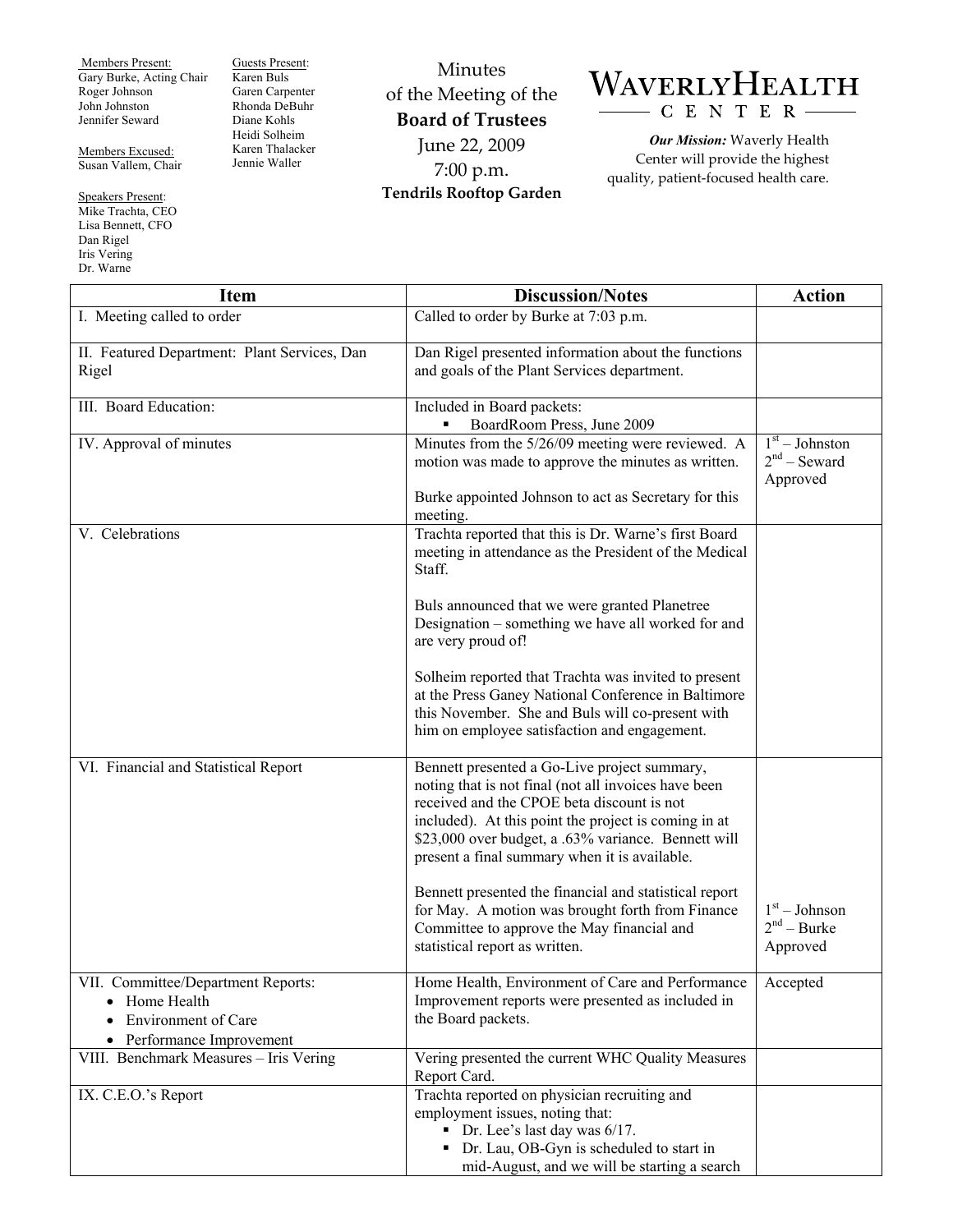|                                                                                                                                                                                                                                                                                                                                                                                                                                                                                                                                                                                                                                                                                                                                                                                                                                                                 | for a $3^{\text{rd}}$ OB-Gyn.<br>Dr. Lister, Orthopedic Surgeon started two<br>weeks ago.<br>Trachta followed up on the family practice physician<br>candidate that he presented information on at the last<br>meeting. He completed background checks as<br>requested by the Board. All information came back<br>very positive. Discussion was again held on the<br>family practice needs in our community and how the<br>situation may be impacted by potential healthcare<br>reform. After considerable discussion, a motion was<br>made to approve offering our standard physician<br>employment package to this family practice doctor. | $1st$ – Seward<br>$2nd - Johnson$<br>Approved   |
|-----------------------------------------------------------------------------------------------------------------------------------------------------------------------------------------------------------------------------------------------------------------------------------------------------------------------------------------------------------------------------------------------------------------------------------------------------------------------------------------------------------------------------------------------------------------------------------------------------------------------------------------------------------------------------------------------------------------------------------------------------------------------------------------------------------------------------------------------------------------|----------------------------------------------------------------------------------------------------------------------------------------------------------------------------------------------------------------------------------------------------------------------------------------------------------------------------------------------------------------------------------------------------------------------------------------------------------------------------------------------------------------------------------------------------------------------------------------------------------------------------------------------|-------------------------------------------------|
| X. Medical Staff                                                                                                                                                                                                                                                                                                                                                                                                                                                                                                                                                                                                                                                                                                                                                                                                                                                | Dr. Warne reported that the Medical Staff met on<br>6/15. She noted that they approved the Professional<br>Performance Council indicator list and conducted the<br>first reading of revisions to the Medical Staff<br>Bylaws, Rules & Regulations. She also reported that<br>they had an introduction of a new neurosurgeon that<br>is practicing at Covenant.                                                                                                                                                                                                                                                                               |                                                 |
| XI. Old Business                                                                                                                                                                                                                                                                                                                                                                                                                                                                                                                                                                                                                                                                                                                                                                                                                                                | None.                                                                                                                                                                                                                                                                                                                                                                                                                                                                                                                                                                                                                                        |                                                 |
| XII. New Business<br>• Provisional Appointments to Medical<br>Staff:<br>Salam Ahmad Sbaity, M.D. -<br>٠<br>Consulting, Cardiology, CVMS<br>Roxana Leinbach, M.D. - Consulting,<br>٠<br>Radiology, CVMS<br>Cheryl Ervin, CRNA - Consulting -<br>٠<br>Ancillary, Anesthesia, WHC<br>Reappointment to Medical Staff:<br>$\bullet$<br>Joud Dib, M.D. - Consulting,<br>Cardiology, CVMS<br>Provisional to Regular Status on Medical<br>$\bullet$<br>Staff:<br>Scott Johnson, PA-C - Active -<br>$\blacksquare$<br>Ancillary, Family Medicine, IHS<br>Resignation from Medical Staff:<br>$\bullet$<br>Kimberly VerSteeg, D.O. - Active,<br>٠<br>OB/Gyn, WHC<br>Lori Lee, D.O. - Active, General<br>٠<br>Surgery, WHC<br>Annette Geary, ARNP - Consulting -<br>٠<br>Ancillary, Dermatology Associates<br>James Wright, M.D. - Consulting,<br>٠<br>Cardiothoracic, CVMS | Trachta presented the following credentialing items:<br>** provisional appointments to Medical Staff<br>** reappointment to Medical Staff<br>** provisional to regular status on Medical Staff<br>** resignations from Medical Staff<br>All items are individually listed at left. The files<br>have been reviewed by the Executive Committee of<br>the Medical Staff. The Executive Committee<br>recommends approval. A motion was made to<br>approve all credentialing items as individually<br>considered and recommended by the Executive<br>Committee of the Medical Staff.                                                             | $1st - Johnston$<br>$2nd - Johnson$<br>Approved |
| New/Revised Policies:<br>$\bullet$<br>Employee Record Checks & Pre-<br>٠<br><b>Employment Requirements/HR</b><br><b>Substance Abuse/HR</b><br>٠<br>Bi-Level Positive Airway Pressure/RT<br>٠<br>Severe Weather/EOC<br>٠<br>Driving/Ambulance<br>٠<br>Medical Audit Procedure/Ambulance<br>$\blacksquare$<br>Medical Authority/Ambulance<br>٠                                                                                                                                                                                                                                                                                                                                                                                                                                                                                                                    | Trachta presented the new/revised policy statements<br>as listed at left, and included in the Board packets.<br>The policies have been reviewed by the Executive<br>Committee of the Medical Staff and are<br>recommended for approval. A motion was made to<br>approve the policies as written and individually<br>considered.                                                                                                                                                                                                                                                                                                              | $1st - Johnson$<br>$2nd - Johnston$<br>Approved |